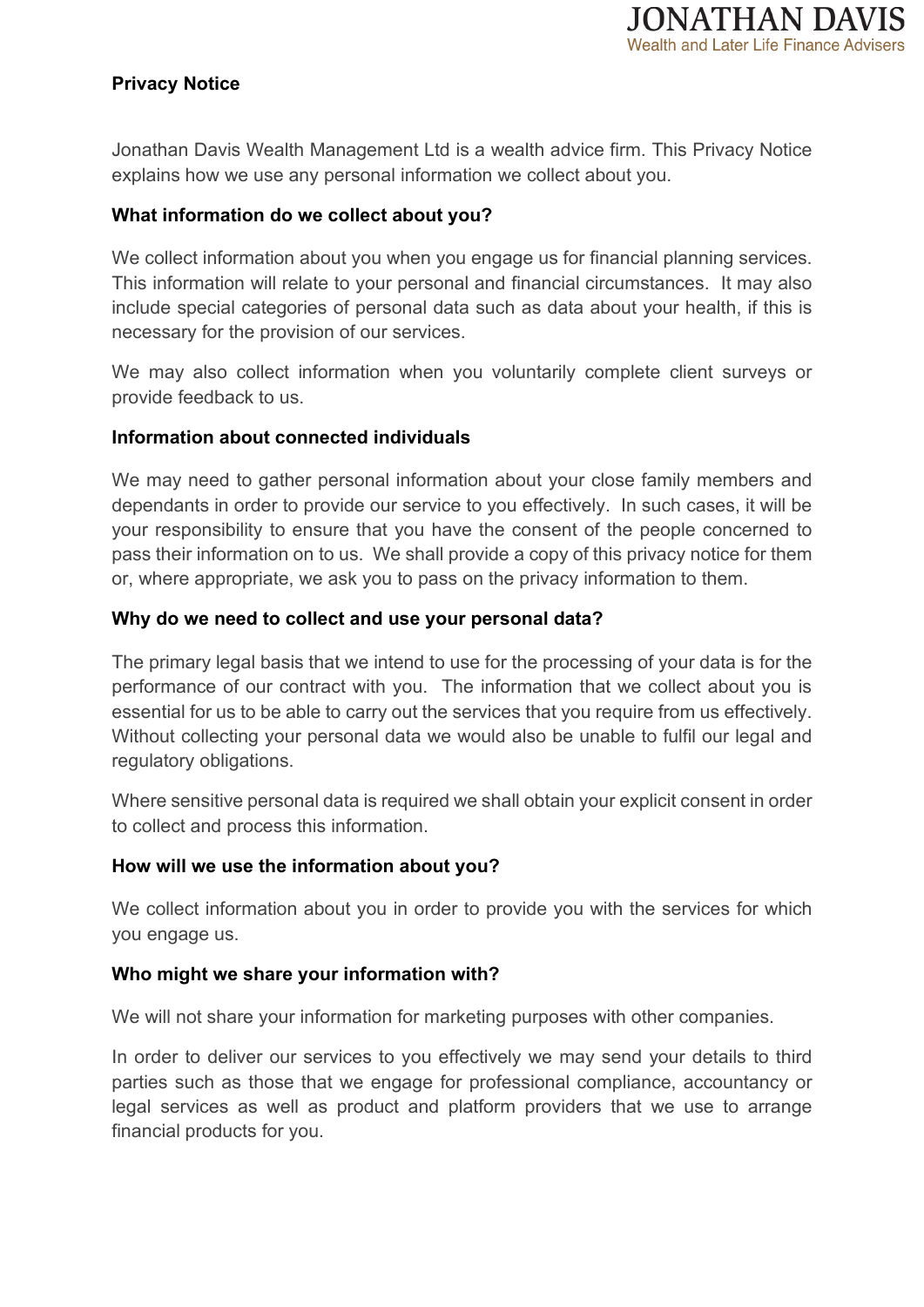Where third parties are involved in processing your data we shall have a contract in place with them to ensure that the nature and purpose of the processing is clear, that they are subject to a duty of confidence in processing your data and that they will only act in accordance with our written instructions.

Where it is necessary for your personal data to be forwarded to a third party we shall use appropriate security measures to protect your personal data in transit. This may include password protection and/or encryption.

To fulfil our obligations in respect of prevention of money-laundering and other financial crime we may send your details to third party agencies for identity verification purposes.

## **How long do we keep hold of your information?**

During the course of our relationship with you we shall retain personal data which is necessary to provide services to you. We shall take all reasonable steps to keep your personal data up to date throughout our relationship.

We are also subject to regulatory requirements to retain your data for specified minimum periods. These are, generally:

- $\div$  Five years for investment business
- ❖ Indefinitely for pension transfers and opt-outs
- $\div$  Three years for insurance business
- These are **minimum** periods, during which we have a legal obligation to retain your records.

We reserve the right to retain data for longer where we believe it is in our legitimate interests to do so. In any case, we shall not keep your personal data for longer than 15 years after our relationship with you has ended.

You have the right to request deletion of your personal data. We shall comply with this request, subject to the restrictions of our regulatory obligations and legitimate interests as noted above.

#### **How can I access the information you hold about me?**

You have the right to request a copy of the information that we hold about you. If you would like a copy of some or all of your personal information please email or write to us using the contact details noted below.

We have an obligation to ensure that your personal information is accurate and up to date. Please ask us to correct or remove any information that you think is incorrect.